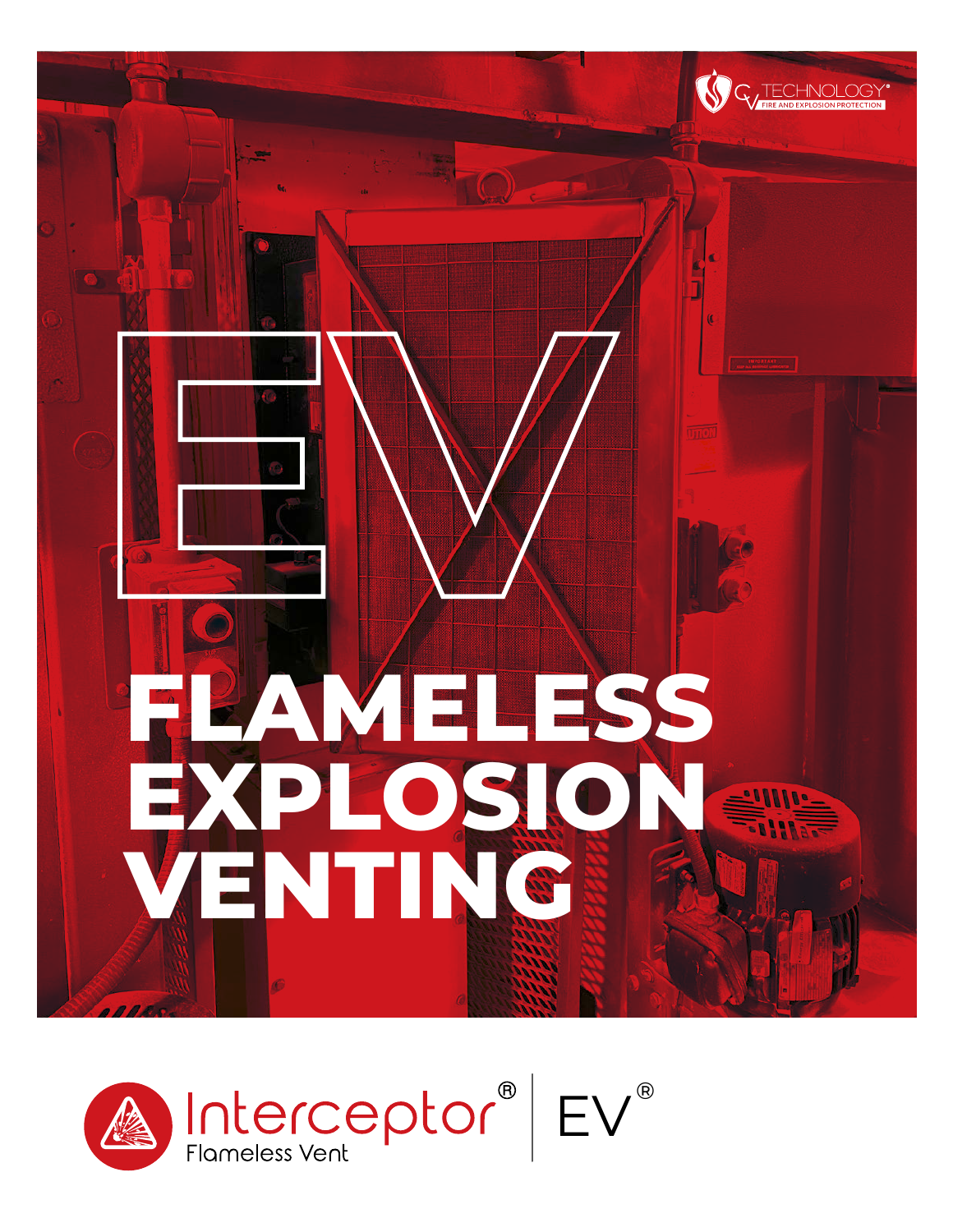# **The Interceptor-EV** is designed to be a passive, flameless venting solution for dust explosion venting.

**The flame arresting design eliminates the possibility of a flame traveling into occupied areas and process equipment.** The Interceptor-EV is comprised of two parts, a rectangular explosion vent and a quencher. The quencher consists of two cartridges, assembled with various layers of stainless steel mesh that absorbs the flame and hot gases during a combustion event.

**During a deflagration the quencher takes over to absorb the heat from the flame and hot gases.** The mesh acts as a heat sink to quench the temperature and break the chain reaction, effectively interrupting the explosion during development. As the hot gases contract the Interceptor-EV acts as a vacuum breaker by allowing free entry of cool air to achieve equilibrium in the protected vessel.



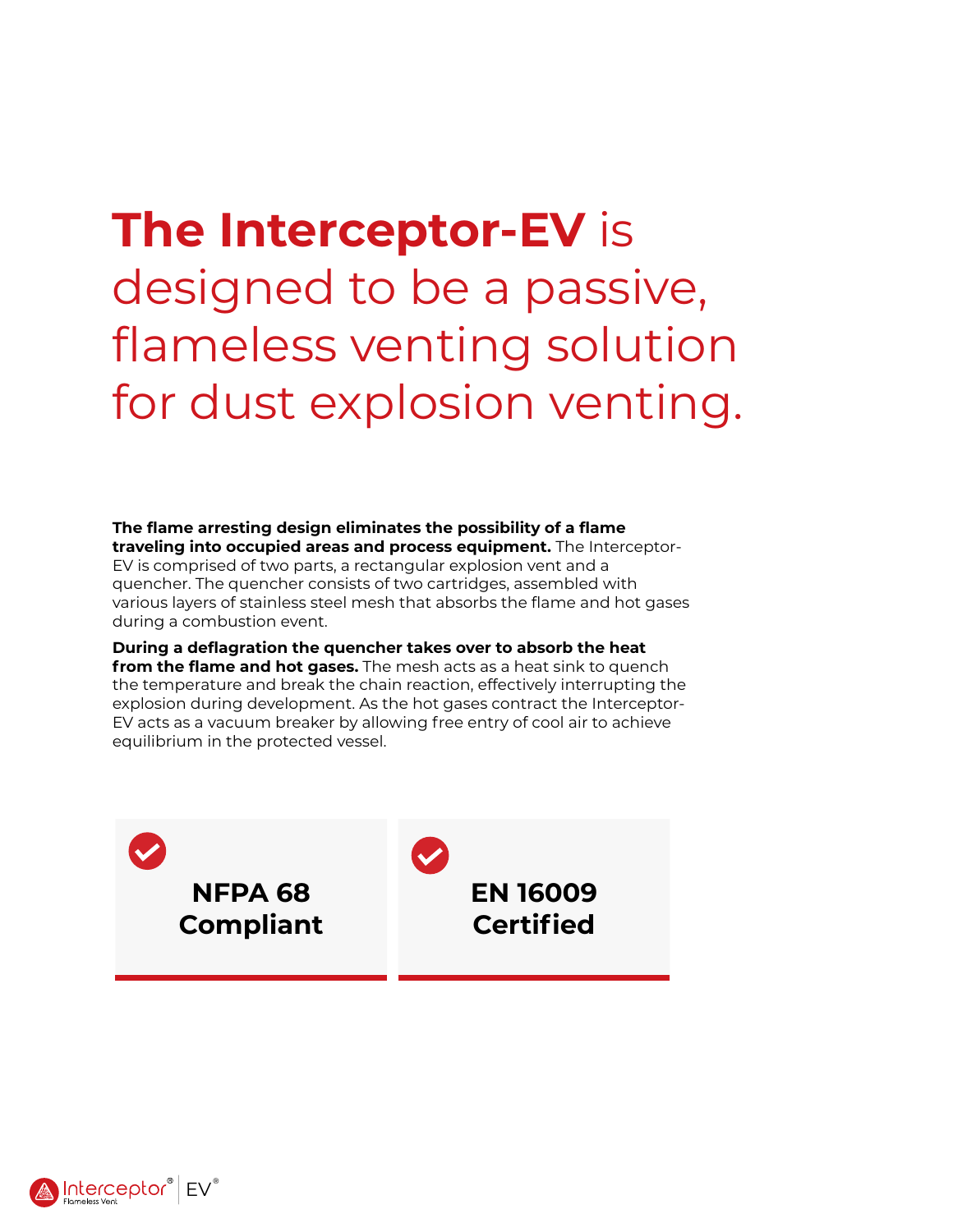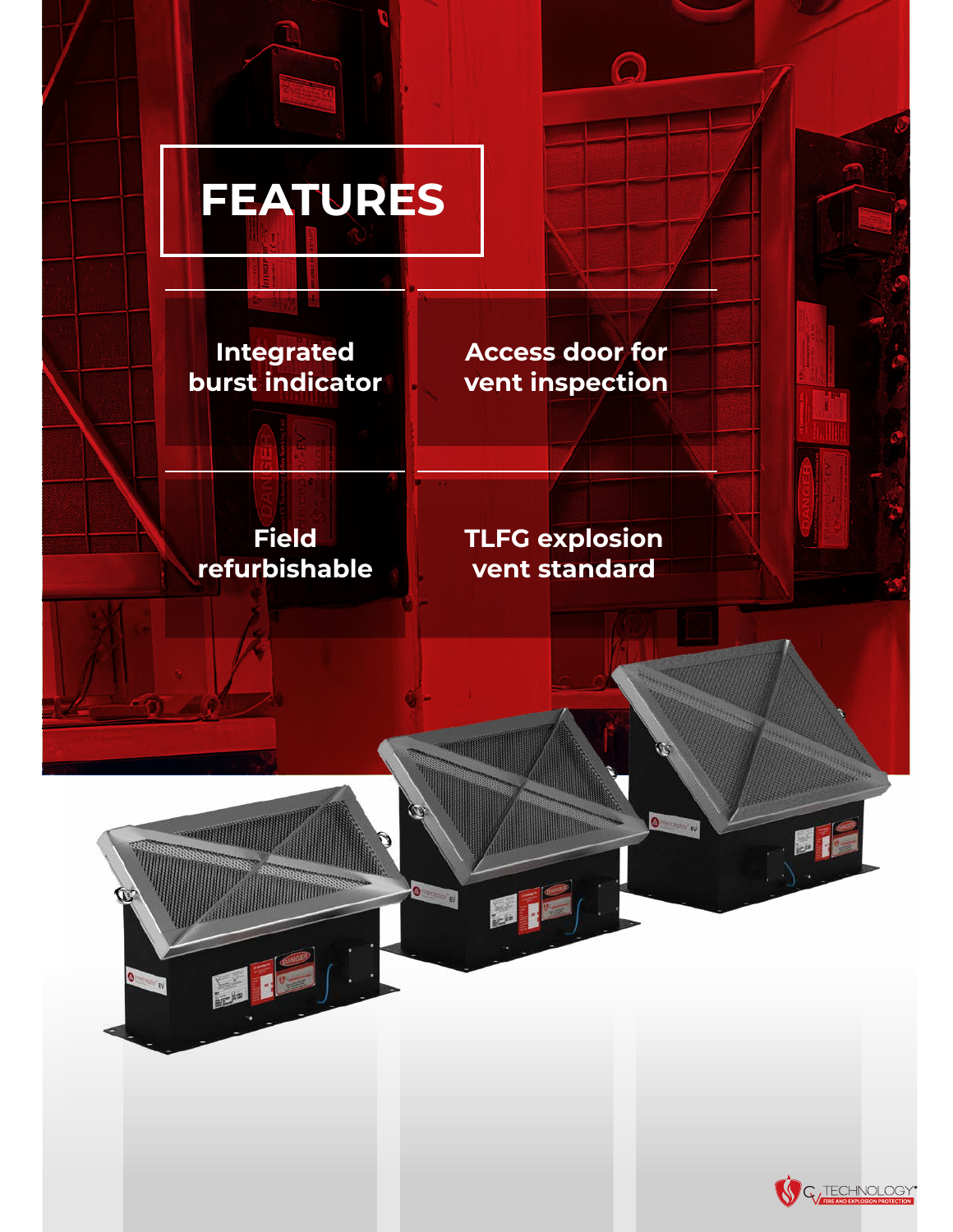

### **Options:**

- Dust Covers
- Burst Pressures varying from 0.05 bar to 0.1 bar
- Multiple Gaskets
- Class II, Division I
- Relay Module Option

#### **Applications:**

- Bucket Elevators
- **Conveyors**
- Small Vessels
- All materials except metals



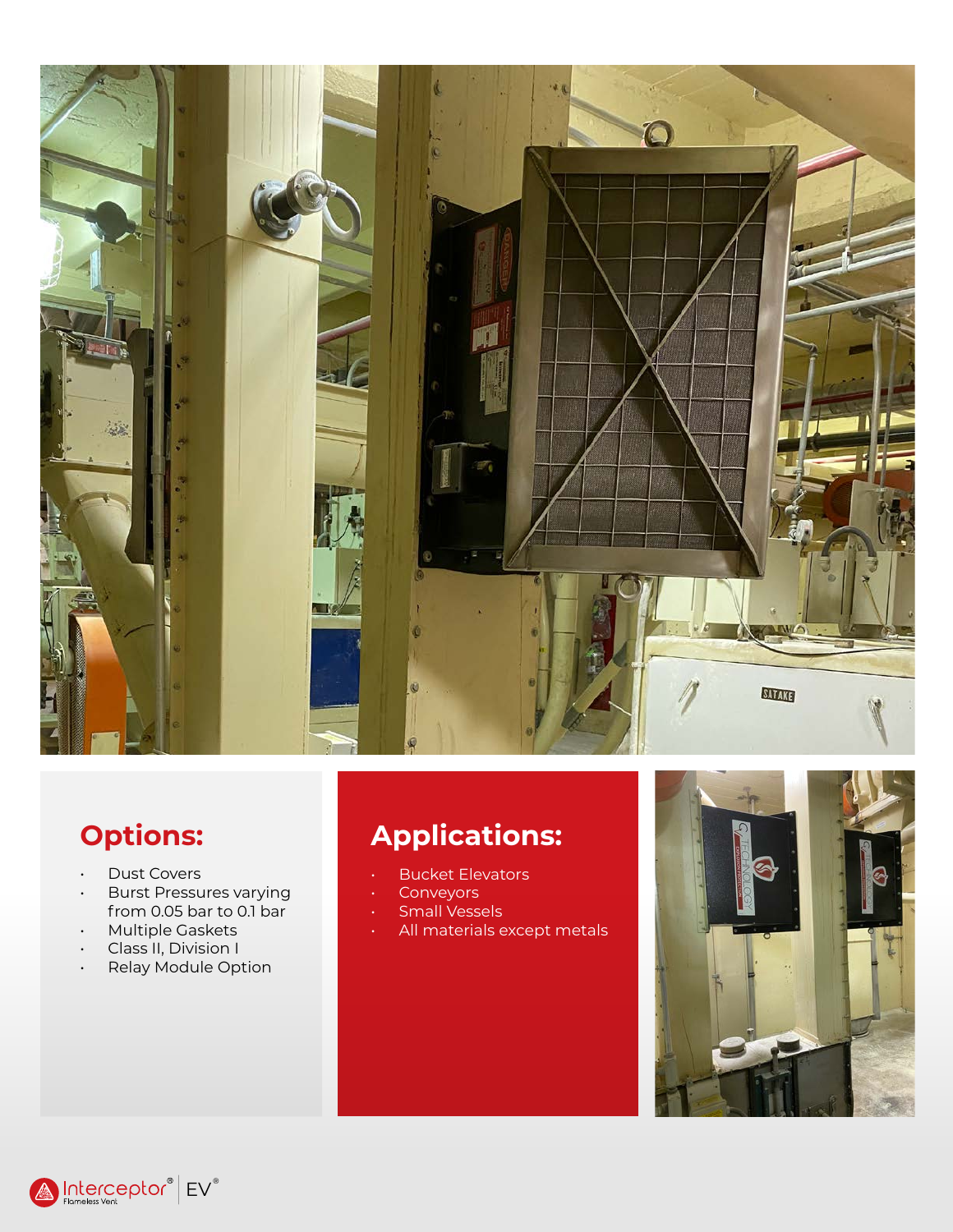

## **WEIGHT** & **DIMENSION**

| <b>Size</b> | А           | в           | C           | D           | Weight     |
|-------------|-------------|-------------|-------------|-------------|------------|
|             | $lnch$ (mm) | $lnch$ (mm) | $lnch$ (mm) | $lnch$ (mm) | $Lbs$ (kg) |
| 6''x24"     | 8.9"        | 26.6"       | 10.4"       | 18.3"       | $53$ lbs   |
| (150x600)   | (225)       | (675)       | (265)       | (465)       | (24)       |
| 8"x22"      | 12.0"       | 24.6"       | 13.2"       | 20.9"       | $62$ lbs   |
| (200x540)   | (305)       | (625)       | (335)       | (530)       | (28)       |
| 12"x24"     | 15.4"       | 28.0"       | 16.5"       | 24.4"       | 77 lbs     |
| (310x630)   | (390)       | (710)       | (420)       | (620)       | (35)       |